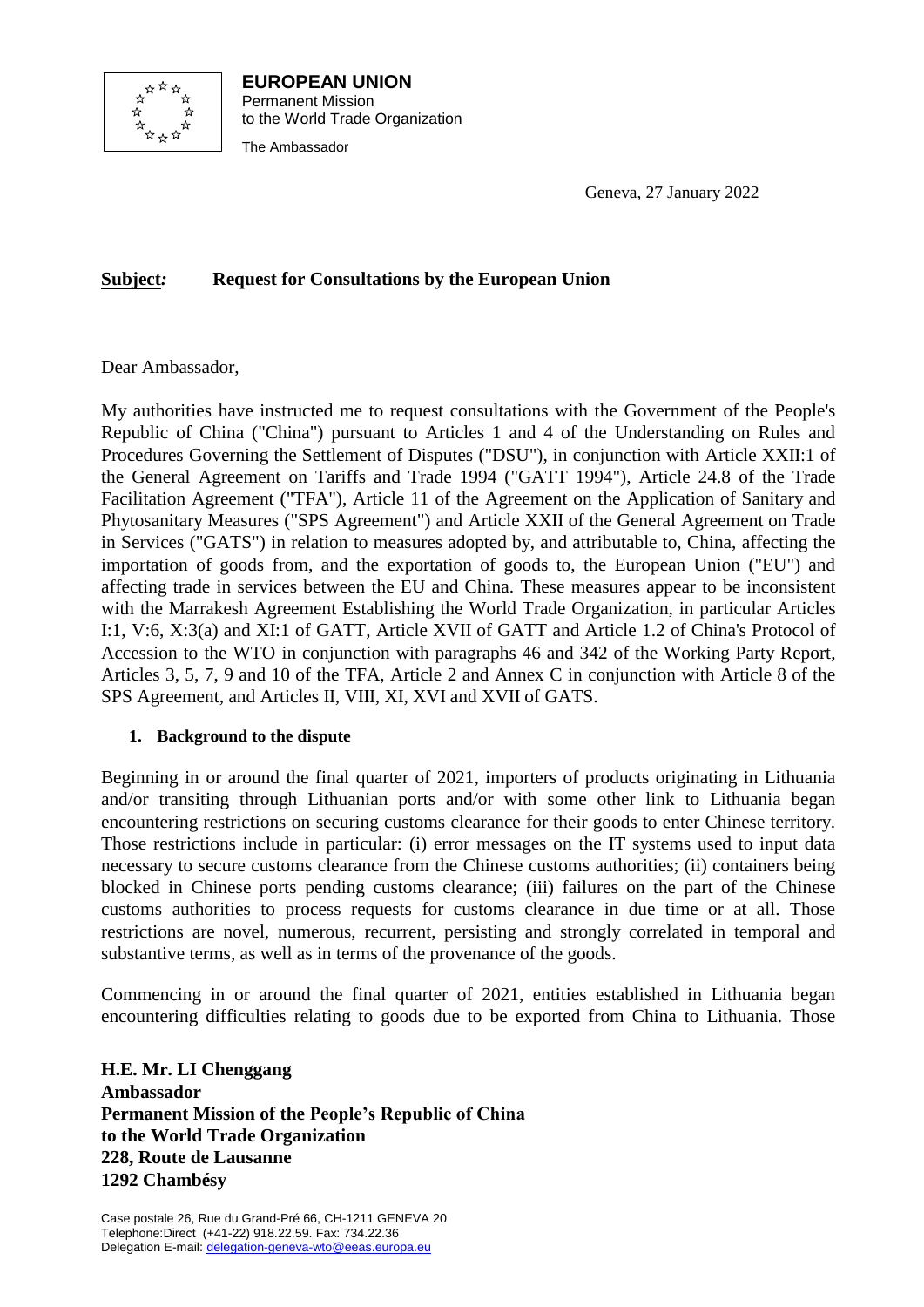difficulties include failures on the part of the Chinese customs authorities to process requests for customs clearance for export in due time, or at all. Those restrictions have similar characteristics.

Since August 2021, there have similarly been reports of entities established in Lithuania encountering difficulties in obtaining financial services from Chinese entities.

Beginning in or around the final quarter of 2021, there have similarly been reports of shipments of products covered by SPS certificates issued by Lithuanian authorities being refused customs clearance by Chinese customs authorities.

## **2. The measures at issue**

The measures at issue include the adoption, maintenance and application through its actions or omissions, in law and in fact, by China, of:

- import bans or import restrictions on the products at issue, from the EU;
- export bans or export restrictions on the products at issue from China to the EU;
- restrictions or prohibitions on the supply of services from the EU or by a service supplier from the EU in the territory of China or in respect of EU consumers of services provided by Chinese service suppliers.

The means through which China imposes and administers these measures operate collectively but also separately, and affect the importation or exportation of goods or the supply of services from or to Lithuania, or showing a link to Lithuania for example through the presence of Lithuanian components. These measures predominantly concern goods or services from or destined for Lithuania or linked in various ways to Lithuania, but also have an effect on supply chains throughout the EU.

The above-described complex of measures are inter-linked and show a targeted prohibition or restriction relating to trade in goods or services from or to Lithuania or linked to Lithuania which is intended to be generally applicable.

These measures are attributable to China which, through actions of the Government, and/or through measures designed, promulgated, or applied by entities (including local government bodies, non-governmental bodies and state-owned enterprises) in Chinese territory acting as, under the authority of, or in concert with the Government, has encouraged, incentivised or otherwise instigated a coordinated policy designed to restrict trade from and with the EU, and more specifically, Lithuania, in a manner that is inconsistent with the terms of the covered agreements.

In particular, the acts or omissions of the General Administration of Customs China resulting in the failure to take administrative actions or decisions necessary for customs clearance, has the effect of prohibiting or restricting importation.

China also grants less favourable treatment for transit for products with a link to Lithuania as described above.

Furthermore, it appears that Chinese State Trading Enterprises are not acting in conformity with the principle of non-discriminatory treatment in their purchases or sales involving either imports or exports from the EU with a link to Lithuania as described above.

China arbitrarily or unjustifiably discriminates between the EU and other Members where identical or similar conditions prevail, including between China's own territory and that of the EU, in applying sanitary and phytosanitary measures, and applies sanitary and phytosanitary measures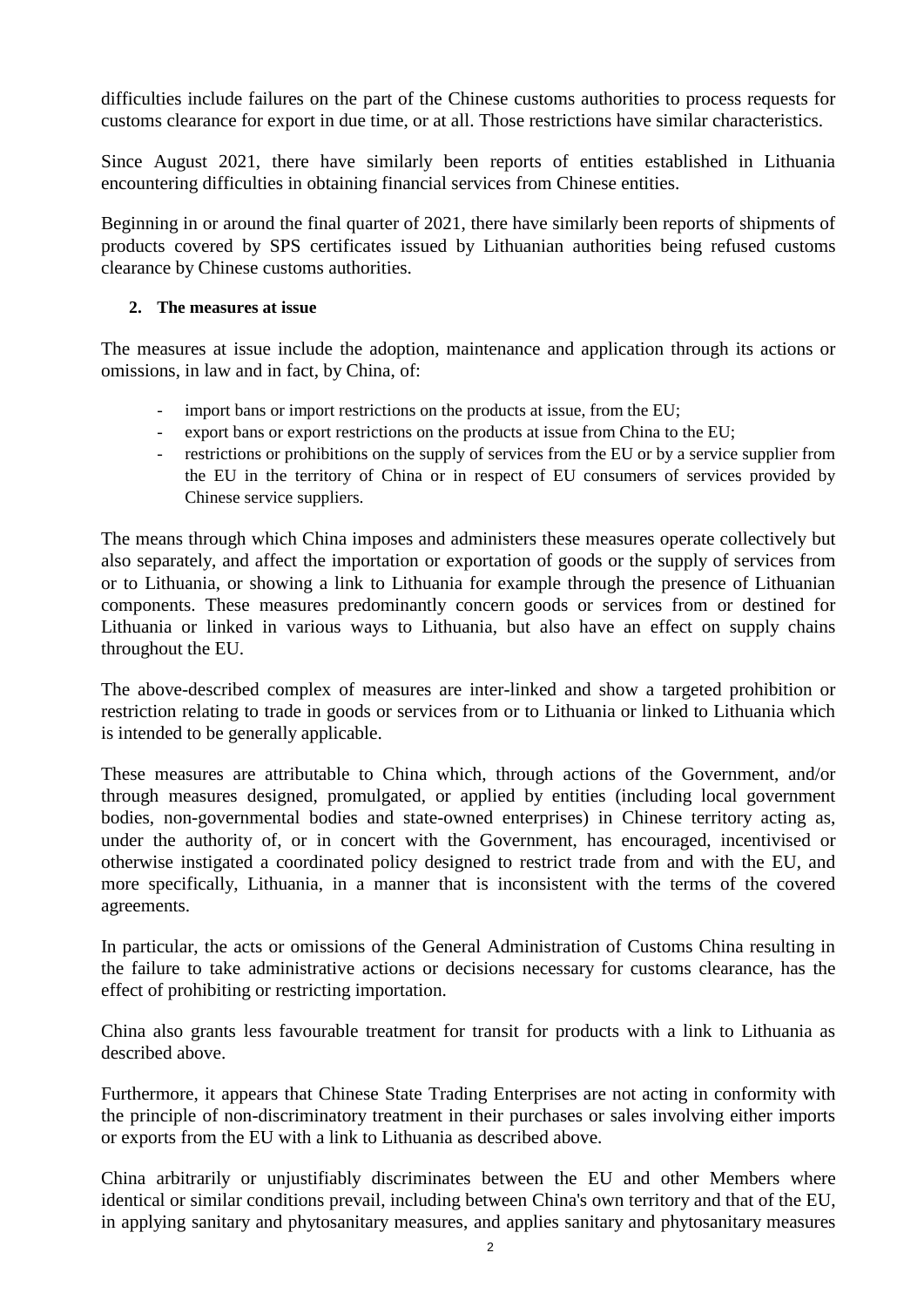in a manner which constitutes a disguised restriction on international trade, when goods with a link to Lithuania are involved.

Moreover, China has put in place restrictions or treatment less favourable than that accorded to service suppliers from other Members or domestic service suppliers, in relation to the supply of services from the EU, by a service supplier from the EU in the territory of China, and as regards EU service consumers seeking services from Chinese service suppliers, when those services, suppliers or consumers had a link to Lithuania.

\*\*\*

## **3. Legal basis for the complaint in respect of China's measures**

The measure or series of measures appears to be inconsistent with China's obligations under the covered agreements, in particular,

- Article I:1 of GATT, because China is not according immediately and unconditionally to the like product originating in or destined for the territory of the EU with respect to all rules and formalities in connection with importation and exportation, the advantages, favours, privileges or immunities granted by China to any product originating in or destined for any other country.
- Article V:6 of GATT, because China accords to products which have been in transit through the territory of another Member treatment less favourable than that which it accords to such products that have been transported from their place of origin to their destination without going through the territory of that other Member.
- Article X:3(a) of GATT, because China administers its laws, regulations, decisions and rulings of the kind described in Article X:1 of GATT in a manner that is not uniform, impartial and reasonable.
- Article XI:1 of GATT, because China has instituted and is maintaining prohibitions or restrictions other than duties, taxes or other charges on the importation of products from the territory of the EU and on the exportation or sale for export of products destined for the territory of the EU.
- Article XVII of GATT and Article 1.2 of China's Protocol of Accession to the WTO in conjunction with paragraphs 46 and 342 of the Working Party Report, because Chinese State Trading Enterprises have not acted in conformity with the principle of nondiscriminatory treatment in their purchases or sales involving either imports from or exports to the territory of the EU.
- Article 7 of the TFA, because for products originating from the territory of the EU China is not maintaining procedures allowing for the submission of import documentation and other required information, including manifests, in order to begin processing prior to the arrival of goods with a view to expediting the release of goods upon arrival.
- Article 10 of the TFA, because China appears not to have adopted and/or applied import, export, and transit formalities and documentation requirements with a view to a rapid release and clearance of goods, particularly perishable goods. Furthermore, China appears not to have adopted and/or applied import, export, and transit formalities and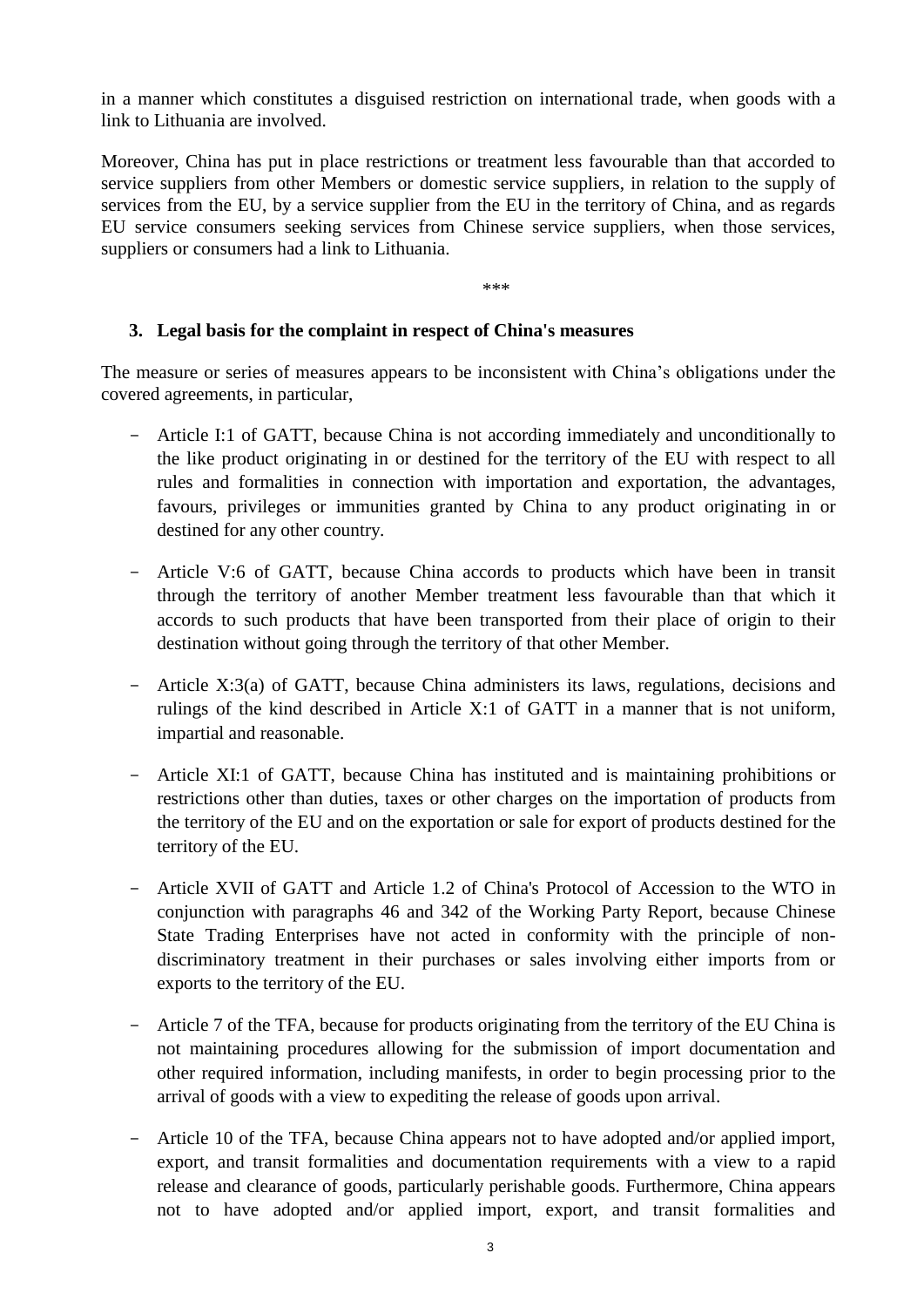documentation requirements in a manner that aims at reducing the time and cost of compliance for traders and operators.

- Article 2 of the SPS Agreement, because China has not ensured that the sanitary and phytosanitary measures which it applies do not arbitrarily or unjustifiably discriminate between Members where identical or similar conditions prevail, including between their own territory and that of the EU and has applied sanitary and phytosanitary measures in a manner which constitutes a disguised restriction on international trade.
- Article 8 of the SPS Agreement, because in the operation of control, inspection and approval procedures, China has not ensured that the procedures are not inconsistent with the provisions of this Agreement.
- Paragraph 1(a) of Annex C of the SPS Agreement because China has failed to ensure, with respect to its procedures for checking and ensuring the fulfilment of sanitary measures, that such procedures have been undertaken and completed without undue delay and in no less favourable manner for imported products than for like domestic products.
- Article II:1 of GATS because China has not accorded immediately and unconditionally to services and service suppliers of the EU treatment no less favourable than that provided to like services and service suppliers of other Members.
- Article VIII of GATS because China is not ensuring that monopoly suppliers of services in China, in the supply of the monopoly services, act in a manner consistent with China's obligations under Article II and specific commitments.
- Article XI:1 of GATS, because China has applied restrictions on international transfers and payments for current transactions relating to its specific commitments.
- Article XVI of GATS, because China has, through the modes of supply identified in Article I, accorded services and service suppliers of the EU treatment less favourable than that provided for under the terms, limitations and conditions agreed and specified in its Schedule, including by not allowing cross-border movement of capital that forms an essential part of the service itself, and in relation to the supply or consumption of a service through the modes of supply referred to in subparagraphs  $2(b)$  and  $2(c)$  of Article I for which it has undertaken market-access commitments.
- Article XVII:1 of GATS, because China has accorded in the sectors inscribed in its Schedule in respect of measures affecting the supply of services, treatment less favourable than that it accords to its own like services and service suppliers, to services and service suppliers of the EU, not consistent with any conditions and qualifications set out in its Schedule.

The measures by China appear to nullify or impair the benefits accruing to the European Union directly or indirectly under GATT, the SPS Agreement, the TFA and GATS.

In addition, these measures nullify or impair the benefits accruing to the EU, directly or indirectly, in the sense of Article XXIII:l(b) of GATT, also read in conjunction with Article 24.8 of the TFA, and Article XXIII:3 of GATS.